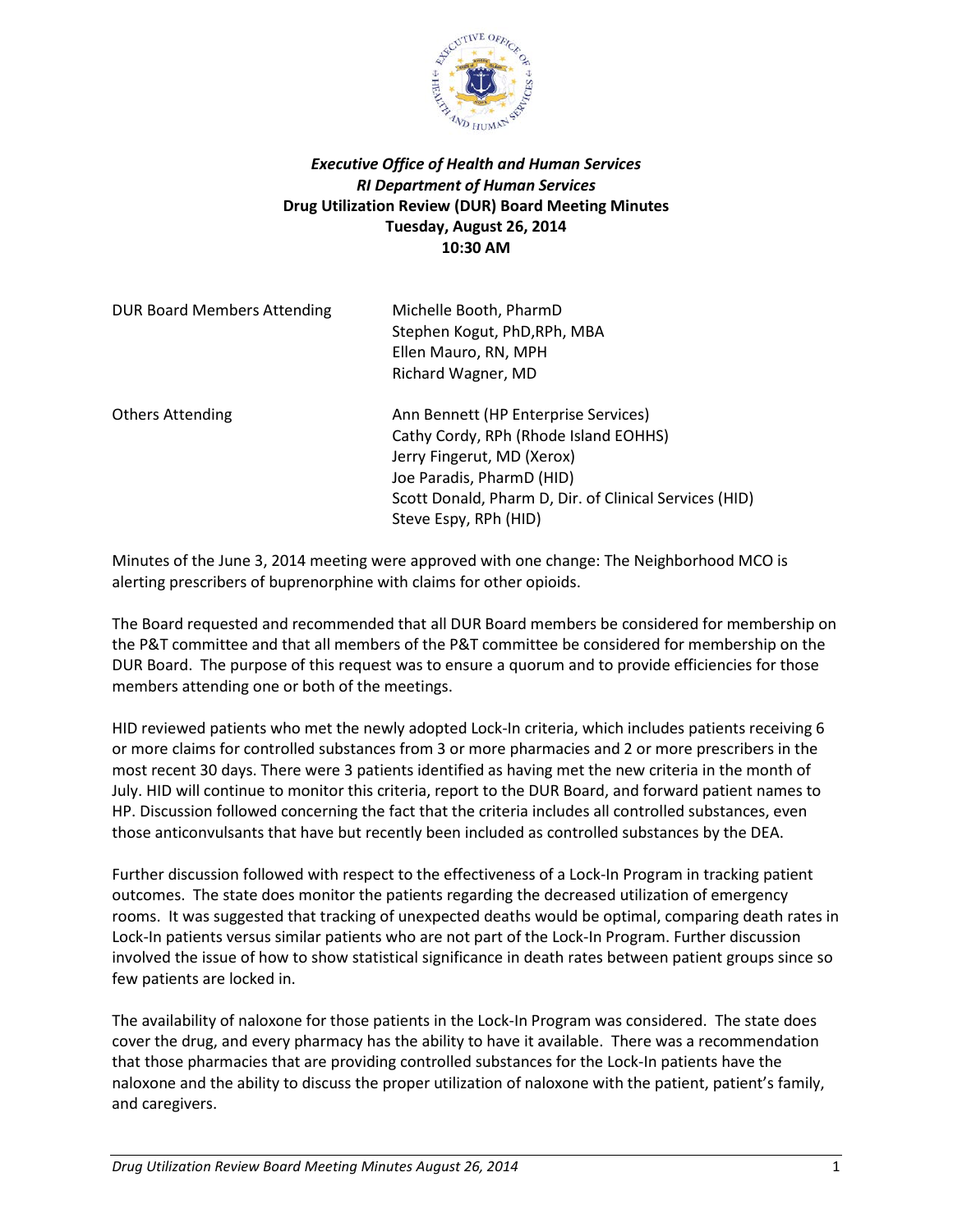HID presented a summary of those patients who met the criteria of utilizing short-acting opioids for greater than 90 days with no long-acting opioid agent. A total of 39 patients were identified for the months of June, July, and August 2014. Further review of all claims for those patients for the months of January until July 2014 found 330 claims for opioids, an average of 8.4 claims per patient; the average quantity dispensed was 89 units and the average days supply was 24. There were 68 prescribers identified for the 39 patients. The top 10 prescribers were responsible for nearly half of the claims. There were questions of whether the specialties of the prescribers were known. It was stated that the specialty was not known but could be investigated by HID and HP. Next was the question of the diagnosis of those 39 patients. The diagnoses for those patients have not been considered but will be investigated by HID.

Discussion followed about providers from the same facility being taken into consideration. It was explained that the provider not only receives a letter identifying the alert message but also receives a full drug history, which shows the providers by their Medicaid ID number. A concern was raised about the rescheduling of the hydrocodone combination products to schedule II and what effect this may have on the number of patients identified by the criteria. Since new prescriptions will need to be written for every refill, patients may end up utilizing additional prescribers.

A summary of the use of antipsychotics in children under the label-indicated age was presented. The data indicates a continued decline in children under the age of 18 having been prescribed an antipsychotic when comparing data from second quarter 2012 to data from second quarter 2014. The number of children with claims for antipsychotics under the label-indicated age remained consistent.

HID presented a table of the utilization of hepatitis C medications for the time frame of 01/01/2014 to 07/11/2014. The development of statewide guidelines for the use of the newer agents continues.

HID reviewed the utilization of eszopiclone (Lunesta®). The data presented was for the second quarter of 2014 and it revealed that 6 of the 7 unique patients were on the higher dose of 3mg. There was a question of consideration of gender, and HID stated the new criteria does not take gender into consideration. There was further discussion on contacting the prescribers of the higher dose.

HID presented the utilization of EpiPen for the time frame of 01/01/2014 to 06/30/2014. There were 258 claims for 221 unique patients. Six patients had 3 claims, and 2 patients had 4 claims. There was discussion on a limit of claims for a specific time frame. Further discussion indicated that the beginning of a new school year may have an influence on the number of claims. HID will continue to monitor.

In response to discussion at the June DUR Board meeting concerning the black box warning of oxycodone and enzyme inhibitors, there were 3 responses from prescribers indicating that the patient was deceased. Further inquiry discovered the patients all had a diagnosis of metastatic cancer.

HID informed the Board of some of the new requirements of the annual CMS report. CMS has requested that long narratives discussing the activities of the DUR Board for the required time frame not be submitted. CMS has requested that states provide a report on the Top 10 DUR alerts based on a ranking determined by the state. Those alerts could be ranked by the number of criteria exceptions, the number of letters mailed, or the priority of the alerts as determined by the state.